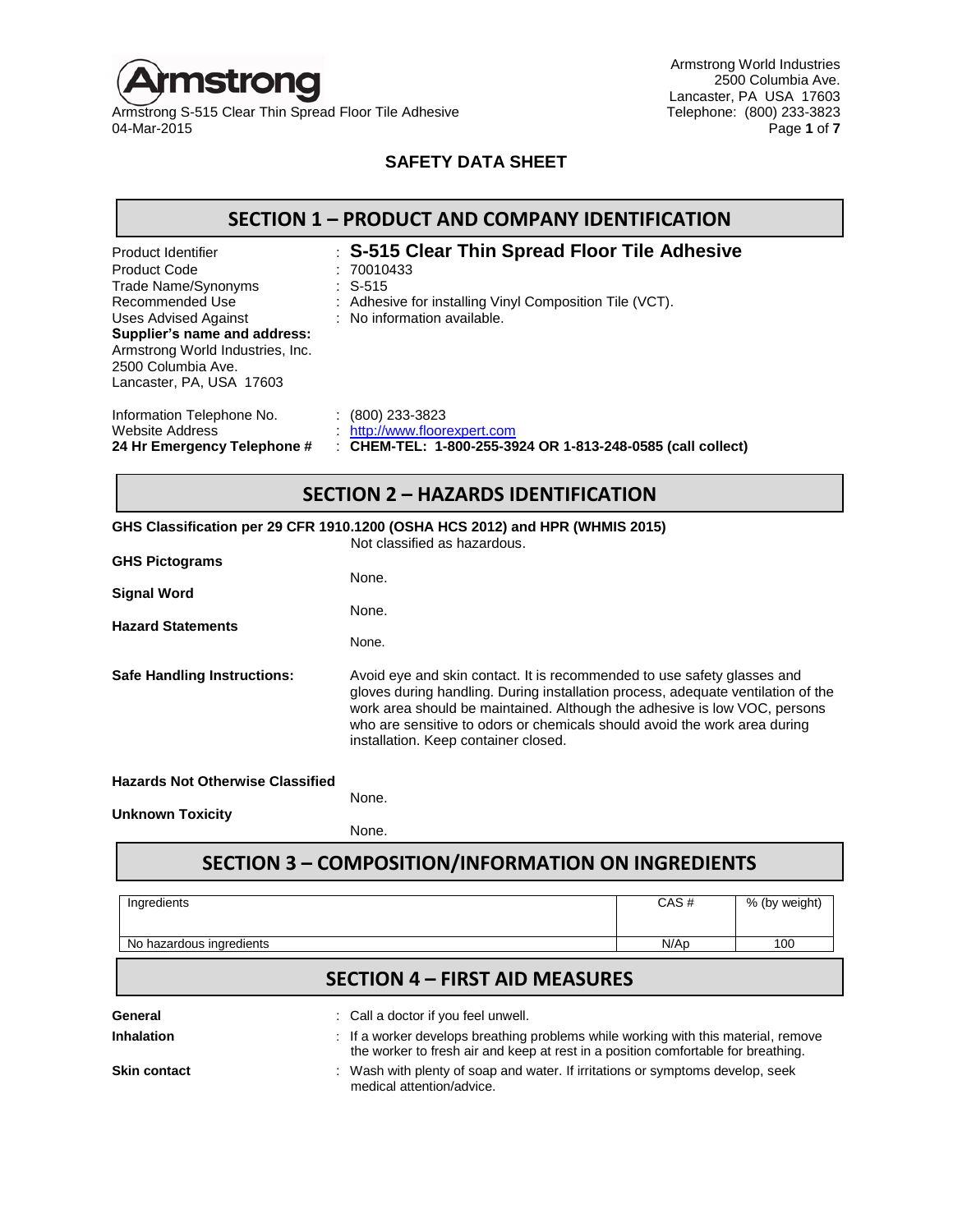

Armstrong S-515 Clear Thin Spread Floor Tile Adhesive The Channel Clear Thin Spread Floor Tile Adhesive Telephone: (800) 233-3823<br>16 Page 2 of 7 04-Mar-2015

Armstrong World Industries 2500 Columbia Ave. Lancaster, PA USA 17603<br>Telephone: (800) 233-3823

| Eye contact                                       | : Rinse cautiously with water for several minutes. Remove contact lenses, if present<br>and easy to do. Continue rinsing. Get medical advice/attention. |
|---------------------------------------------------|---------------------------------------------------------------------------------------------------------------------------------------------------------|
| Ingestion                                         | : Rinse mouth. Do NOT induce vomiting. Call a doctor/physician if you feel unwell.                                                                      |
| <b>Notes for Physician</b>                        | : Treat symptomatically.                                                                                                                                |
| Signs and symptoms of short-term (acute) exposure |                                                                                                                                                         |
| Inhalation                                        | : None known.                                                                                                                                           |
| <b>Skin</b>                                       | : Symptoms may include mild redness or itching.                                                                                                         |
| Eyes                                              | : Symptoms may include mild redness, itching, or pain.                                                                                                  |
| Ingestion                                         | : None known.                                                                                                                                           |
| Effects of long-term (chronic) exposure           |                                                                                                                                                         |
|                                                   | : None known.                                                                                                                                           |
|                                                   | Indication of need for immediate medical attention or special treatment                                                                                 |

: Difficulty breathing persists after removing the person to fresh air. Any exposure to the eye which causes irritation.

#### **SECTION 5 – FIRE FIGHTING MEASURES**

| : Carbon dioxide, dry chemical powder, alcohol foam or water spray.                                                                                                                                                                                                                                                                                                                            |
|------------------------------------------------------------------------------------------------------------------------------------------------------------------------------------------------------------------------------------------------------------------------------------------------------------------------------------------------------------------------------------------------|
|                                                                                                                                                                                                                                                                                                                                                                                                |
| : Water jet may spread the burning material.                                                                                                                                                                                                                                                                                                                                                   |
| : Carbon monoxide, carbon dioxide, as well as other toxic vapors and gases which<br>are common to thermal degradation of organic compounds.                                                                                                                                                                                                                                                    |
|                                                                                                                                                                                                                                                                                                                                                                                                |
| : Firefighters should wear proper protective equipment and self-contained breathing<br>apparatus with full face piece operated in positive pressure mode. Move containers<br>from fire area if safe to do so. Water spray may be useful in cooling equipment<br>exposed to heat and flame. After fires have been extinguished, carefully clean all<br>equipment and surfaces exposed to fumes. |
| : Do not allow material to enter drains or contaminate ground water system.                                                                                                                                                                                                                                                                                                                    |
|                                                                                                                                                                                                                                                                                                                                                                                                |
| : Not flammable under normal conditions of use. Closed containers may rupture if<br>exposed to excess heat or flame due to a build-up of internal pressure.                                                                                                                                                                                                                                    |
| Flammability classification (OSHA 29 CFR 1910.1200, WHMIS 2015)                                                                                                                                                                                                                                                                                                                                |
|                                                                                                                                                                                                                                                                                                                                                                                                |
| : 0 - Minimal 1 – Slight 2 – Moderate 3 – Serious 4 – Severe                                                                                                                                                                                                                                                                                                                                   |
|                                                                                                                                                                                                                                                                                                                                                                                                |

*Health:* 1 *Flammability* 1 *Instability* 0 *Special Hazards:* None

#### **SECTION 6 – ACCIDENTAL RELEASE MEASURES**

| <b>Personal precautions</b>                           | : Restrict access to area until completion of clean-up. All persons dealing with<br>clean-up should wear the appropriate chemically protective equipment.                                       |
|-------------------------------------------------------|-------------------------------------------------------------------------------------------------------------------------------------------------------------------------------------------------|
| <b>Protective equipment</b>                           | : Refer to Section 8 on this Safety Data Sheet, EXPOSURE CONTROLS /<br>PERSONAL PROTECTION, for additional information on acceptable personal<br>protective equipment.                          |
| <b>Emergency Procedures</b>                           | : If a spill/release in excess of the EPA reportable quantity is made into the<br>environment, immediately notify the national response center in the United States<br>(phone: 1-800-424-8002). |
|                                                       | US CERCLA Reportable quantity (RQ): None reported.                                                                                                                                              |
| Methods and materials for containment and cleaning up |                                                                                                                                                                                                 |

: Ventilate area of release. Stop spill or leak at source if safely possible. Contain product with inert absorbent material, preventing it from entering sewer lines or waterways. Gather up spilled material and place in suitable container for later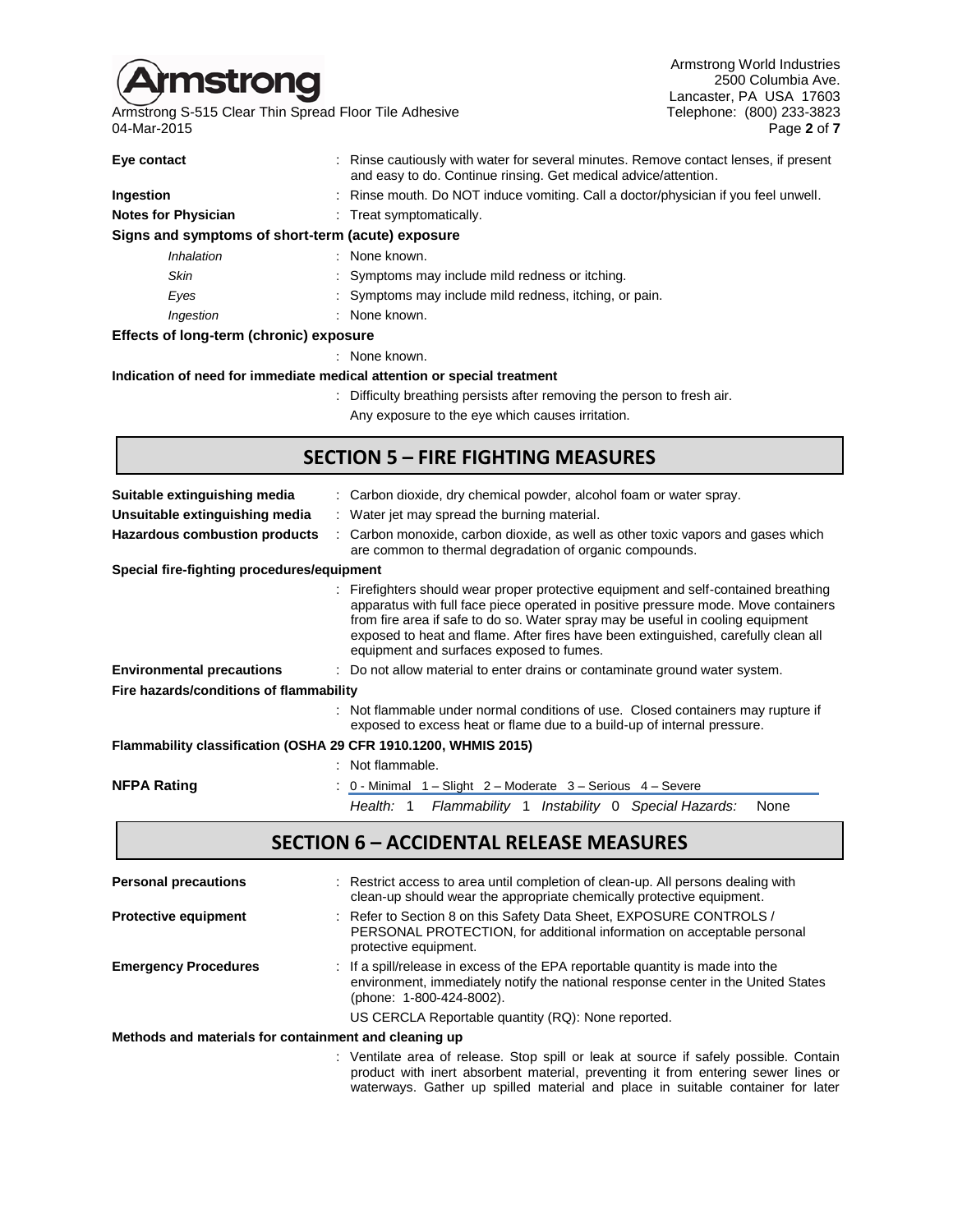Armstrong World Industries mstrong 2500 Columbia Ave. Lancaster, PA USA 17603 Armstrong S-515 Clear Thin Spread Floor Tile Adhesive The Channel Clear Thin Spread Floor Tile Adhesive Telephone: (800) 233-3823<br>1 Page 3 of 7 04-Mar-2015 Page **3** of **7** disposal (see Section 13). Residual of product, while still wet, can be cleaned up with warm soapy water. Notify the appropriate authorities as required. **Prohibited materials** : None known. **Environmental precautions** : Do not allow product to enter drains or waterways. Do not allow material to contaminate ground water system. **Reference to other sections** : See Section 14 for disposal information.

#### **SECTION 7 – HANDLING AND STORAGE**

| Safe handling procedures    | : Wear suitable protective equipment during handling. (See Section 8.) Observe<br>good hygiene standards. Use only with adequate ventilation. Wash thoroughly after<br>handling. Avoid contact with eyes, skin, or clothing. Keep container tightly closed.                 |
|-----------------------------|-----------------------------------------------------------------------------------------------------------------------------------------------------------------------------------------------------------------------------------------------------------------------------|
| <b>Storage requirements</b> | : Store in a cool, dry, well-ventilated area. Store away from heat and open flame.<br>Avoid storing in direct sunlight. Store in original container. Keep tightly closed when<br>not in use. Do not reuse empty container without commercial cleaning or<br>reconditioning. |
| Incompatible materials      | $\therefore$ See Section 10.                                                                                                                                                                                                                                                |
| Special packaging materials | : Always keep in containers made of the same materials as the supply container.                                                                                                                                                                                             |

#### **SECTION 8 – EXPOSURE CONTROLS AND PERSONAL PROTECTION**

| <b>Permissible Exposure Limits</b>   |  |                                                                                                                                         | No exposure limits have been established for the product itself. Below are exposure<br>limits for the components in the product.                                                                                                                        |            |                  |      |                                                                                       |
|--------------------------------------|--|-----------------------------------------------------------------------------------------------------------------------------------------|---------------------------------------------------------------------------------------------------------------------------------------------------------------------------------------------------------------------------------------------------------|------------|------------------|------|---------------------------------------------------------------------------------------|
| Ingredients                          |  |                                                                                                                                         | CAS#                                                                                                                                                                                                                                                    |            | <b>ACGIH TLV</b> |      | <b>OSHA PEL</b>                                                                       |
|                                      |  |                                                                                                                                         |                                                                                                                                                                                                                                                         | <b>TWA</b> | <b>STEL</b>      | PEL  | <b>STEL</b>                                                                           |
| No hazardous ingredients             |  |                                                                                                                                         | N/Ap                                                                                                                                                                                                                                                    | N/Ap       | N/Ap             | N/Ap | N/Ap                                                                                  |
| <b>Engineering Controls</b>          |  |                                                                                                                                         | Use general or local exhaust ventilation to maintain air concentrations below<br>recommended exposure limits. Ventilation should effectively remove and prevent<br>buildup of any vapor generated from the handling of this product.                    |            |                  |      |                                                                                       |
| <b>Personal Protection Equipment</b> |  |                                                                                                                                         |                                                                                                                                                                                                                                                         |            |                  |      |                                                                                       |
| Eye / face protection                |  |                                                                                                                                         | Chemical goggles or safety glasses, as appropriate for the job.                                                                                                                                                                                         |            |                  |      |                                                                                       |
| <b>Skin protection</b>               |  | : Wear gloves which are impervious to the material. Materials such as nitrile rubber<br>or Viton (fluorocarbon rubber) are recommended. |                                                                                                                                                                                                                                                         |            |                  |      |                                                                                       |
| <b>Body protection</b>               |  |                                                                                                                                         | boots to prevent contact.                                                                                                                                                                                                                               |            |                  |      | : Where extensive exposure to product is possible, use resistant coveralls, apron and |
| <b>Respiratory protection</b>        |  | respirator.                                                                                                                             | : Under normal conditions of use with adequate ventilation, respiratory protection<br>should not be necessary. If work process generates excessive quantities of vapor<br>or dust, or exposures in excess of any PEL, wear an appropriate organic vapor |            |                  |      |                                                                                       |
| Site safety equipment                |  | working area.                                                                                                                           | An eyewash station and safety shower should be made available in the immediate                                                                                                                                                                          |            |                  |      |                                                                                       |
| General hygiene considerations       |  |                                                                                                                                         | drink or smoke when using this product. Upon completion of work, wash hands<br>thoroughly. Remove soiled clothing and wash it thoroughly before reuse. Clean all<br>equipment and clothing at end of each work shift.                                   |            |                  |      | Avoid contact with eyes, skin and clothing. Avoid breathing vapors/dust. Do not eat,  |

#### **SECTION 9 – PHYSICAL AND CHEMICAL PROPERTIES**

| <b>Physical state</b>         | : Paste                | Appearance                            | : Beige paste |
|-------------------------------|------------------------|---------------------------------------|---------------|
| Odor                          | : Mild                 | Odor threshold                        | : N/Av        |
| рH                            | $\therefore$ 8.5 – 9.5 | <b>Specific gravity</b>               | : 1.045       |
| <b>Boiling point</b>          | : 212°F (100°C)        | Coefficient of water/oil distribution | : N/Av        |
| <b>Melting/Freezing point</b> | : N/Av                 | Solubility in water                   | : Miscible    |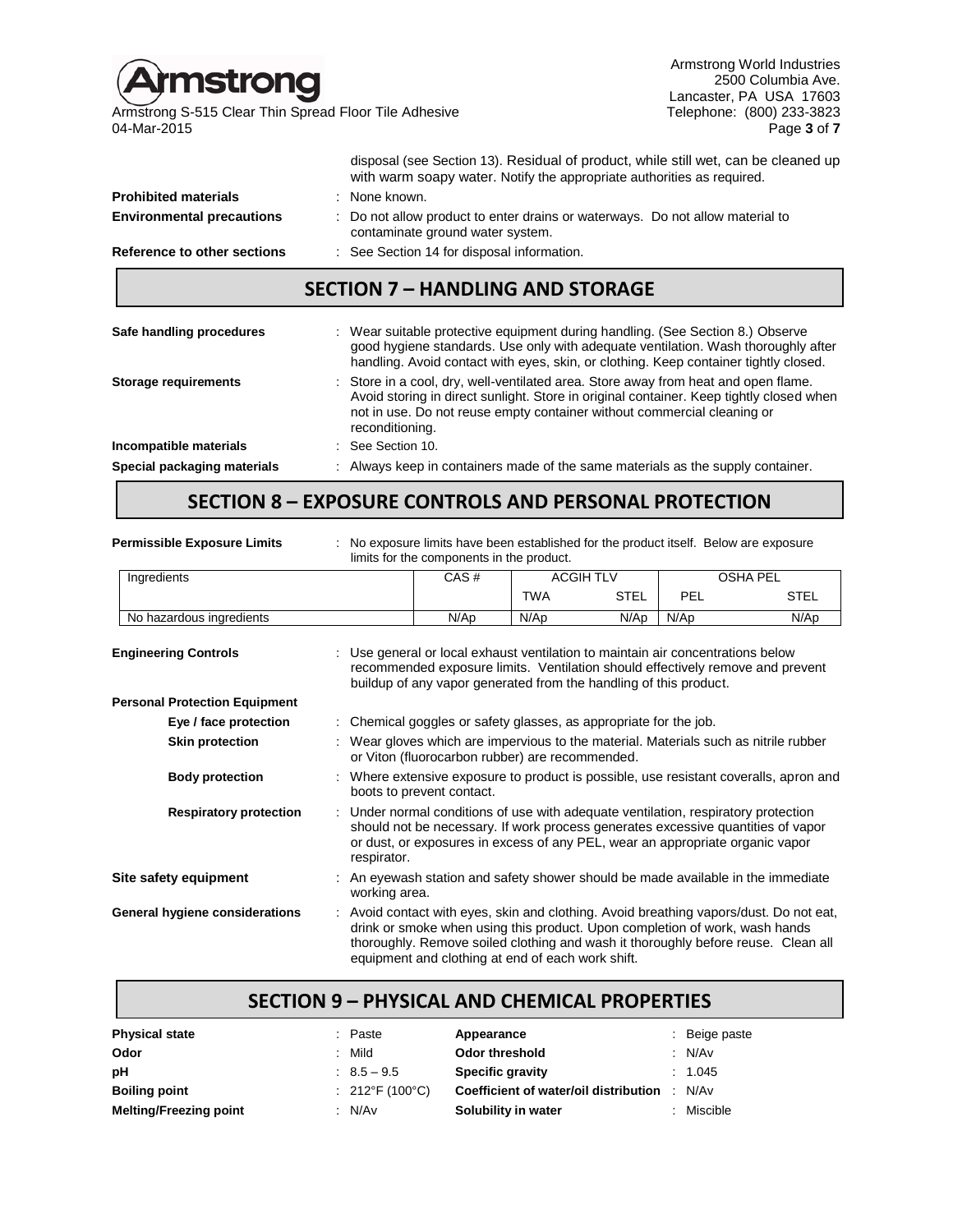# nstrong

Armstrong S-515 Clear Thin Spread Floor Tile Adhesive<br>04-Mar-2015

Armstrong World Industries 2500 Columbia Ave. Lancaster, PA USA 17603<br>Telephone: (800) 233-3823 04-Mar-2015 Page **4** of **7**

| Vapor pressure (mm Hg @ 20°C / 68°F) : N/Av |                        | <b>Evaporation rate (n-Butyl acetate = 1)</b> $\therefore$ N/Av     |                             |
|---------------------------------------------|------------------------|---------------------------------------------------------------------|-----------------------------|
| Vapor density (Air = 1)                     | : N/Av                 | Volatiles (% by weight)                                             | : Approximately $53 - 55\%$ |
| Volatile organic compounds (VOCs)           | $: 0$ g/L SCAQMD 1168  |                                                                     |                             |
| <b>Particle size</b>                        | : N/Av                 | <b>Flammability classification</b>                                  | : Not flammable             |
| <b>Flash point</b>                          |                        | : >93.3°C (>200°F) Lower flammable limit (% by vol) : Not available |                             |
| Flash point method                          |                        | : Setaflash closed Upper flammable limit (% by vol)                 | : Not available             |
| <b>Auto-ignition temperature</b>            | : $N/Av$               | <b>Decomposition temperature</b>                                    | : Not available             |
| <b>Viscosity</b>                            | : $25,000 \text{ cSt}$ | <b>Oxidizing properties</b>                                         | : Not available             |
|                                             |                        |                                                                     |                             |

**Explosion data: Sensitivity to mechanical impact / static discharge**

**:** Not expected to be sensitive to mechanical impact or static discharge.

#### **SECTION 10 – REACTIVITY AND STABILITY INFORMATION**

| <b>Reactivity</b>                      | : Not reactive.                                                            |
|----------------------------------------|----------------------------------------------------------------------------|
| <b>Stability</b>                       | : Stable under the recommended storage and handling conditions prescribed. |
| <b>Hazardous reactions</b>             | : Hazardous polymerization does not occur.                                 |
| <b>Conditions to avoid</b>             | : Extreme heat.                                                            |
| Materials to avoid and incompatability |                                                                            |
|                                        | : Strong oxidizing agents.                                                 |

**Hazardous decomposition products**

: None known, refer to hazardous combustion products in Section 5.

### **SECTION 11 – TOXICOLOGICAL INFORMATION**

| Routes of exposure                                                                                                                                                                                                                                                                                                                                                                                                              | : Inhalation: YES                                          |           |      | Skin Absorption: NO Skin and Eyes: Yes Ingestion: YES |  |  |  |  |
|---------------------------------------------------------------------------------------------------------------------------------------------------------------------------------------------------------------------------------------------------------------------------------------------------------------------------------------------------------------------------------------------------------------------------------|------------------------------------------------------------|-----------|------|-------------------------------------------------------|--|--|--|--|
| <b>Symptoms of exposure</b>                                                                                                                                                                                                                                                                                                                                                                                                     | : See Section 4.                                           |           |      |                                                       |  |  |  |  |
| <b>Calculated Acute Toxicity Estimates for the Product</b>                                                                                                                                                                                                                                                                                                                                                                      |                                                            |           |      |                                                       |  |  |  |  |
| Inhalation                                                                                                                                                                                                                                                                                                                                                                                                                      | $\therefore$ > 50 mg/L                                     |           |      |                                                       |  |  |  |  |
| Oral                                                                                                                                                                                                                                                                                                                                                                                                                            | > 10000 mg/kg                                              |           |      |                                                       |  |  |  |  |
| Dermal                                                                                                                                                                                                                                                                                                                                                                                                                          | > 10000 mg/kg                                              |           |      |                                                       |  |  |  |  |
| <b>Toxicological data</b>                                                                                                                                                                                                                                                                                                                                                                                                       | : See below for individual ingredient acute toxicity data. |           |      |                                                       |  |  |  |  |
|                                                                                                                                                                                                                                                                                                                                                                                                                                 | LC50 (4 hr)                                                |           | LD50 |                                                       |  |  |  |  |
| Ingredients                                                                                                                                                                                                                                                                                                                                                                                                                     | Inhalation, rat                                            | Oral, rat |      | Dermal, rabbit                                        |  |  |  |  |
| No hazardous ingredients.                                                                                                                                                                                                                                                                                                                                                                                                       | N/Av                                                       | N/Av      |      | N/Av                                                  |  |  |  |  |
| Skin corrosion or irritation<br>: May cause mild irritation to skin.<br>Serious eye damage / eye irritation<br>: May cause mild, temporary irritation to eyes.<br>Respiratory or skin sensitization<br>: None known.<br>Germ cell mutagenicity<br>: None known.<br>: No components are classified as carcinogenic by IARC, ACGIH, NTP, and OSHA.<br><b>Carcinogenic status</b><br><b>Reproductive toxicity</b><br>: None known. |                                                            |           |      |                                                       |  |  |  |  |
| <b>Specific Target Organ Toxicity, Single Exposure</b>                                                                                                                                                                                                                                                                                                                                                                          | : None known.                                              |           |      |                                                       |  |  |  |  |
| <b>Specific Target Organ Toxicity, Repeated Exposure</b>                                                                                                                                                                                                                                                                                                                                                                        | None known.                                                |           |      |                                                       |  |  |  |  |
| <b>Aspiration hazard</b>                                                                                                                                                                                                                                                                                                                                                                                                        | None known.                                                |           |      |                                                       |  |  |  |  |
| <b>Additional information</b>                                                                                                                                                                                                                                                                                                                                                                                                   | N/Av                                                       |           |      |                                                       |  |  |  |  |

## **SECTION 12 – ECOLOGICAL INFORMATION**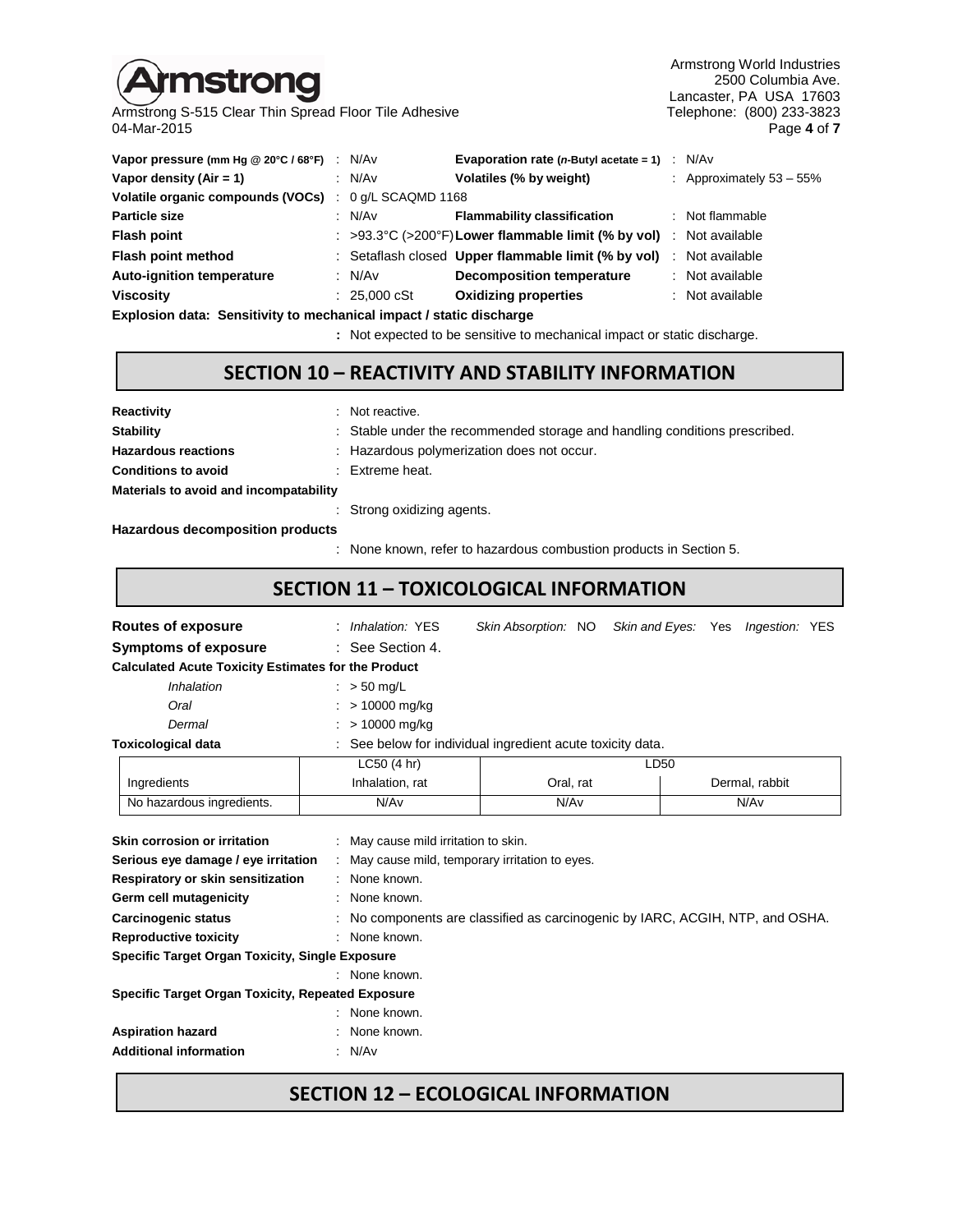

Armstrong S-515 Clear Thin Spread Floor Tile Adhesive Telephone: (800) 233-3823 04-Mar-2015 Page **5** of **7**

Armstrong World Industries 2500 Columbia Ave. Lancaster, PA USA 17603

| <b>Environmental effects</b>                        | : The product should not be allowed to enter drains or water courses, or be<br>deposited where it can affect ground or surface waters. |
|-----------------------------------------------------|----------------------------------------------------------------------------------------------------------------------------------------|
| Ecotoxicity                                         | : No data available.                                                                                                                   |
| Biodegradability                                    | : No data available.                                                                                                                   |
| <b>Bioaccumulative potential</b>                    | : No data available.                                                                                                                   |
| <b>Mobility in soil</b>                             | : No data available.                                                                                                                   |
| <b>PBT and vPvB assessment</b> : No data available. |                                                                                                                                        |
| Other adverse effects                               | : No data available.                                                                                                                   |

# **SECTION 13 – DISPOSAL CONSIDERATION**

| <b>Handling for disposal</b> | : Handle waste according to recommendations in Section 7.                                                                                                                                                                                                                                                                                                                                        |  |
|------------------------------|--------------------------------------------------------------------------------------------------------------------------------------------------------------------------------------------------------------------------------------------------------------------------------------------------------------------------------------------------------------------------------------------------|--|
| <b>Methods of disposal</b>   | : You must test your waste using methods described in 40 CFR Part 261 to<br>determine if it meets applicable definitions of hazardous wastes. Dispose in<br>accordance with all applicable federal, state, provincial and local regulations.<br>Contact your local, state, provincial or federal environmental agency for specific<br>rules.                                                     |  |
| Packaging                    | : Handle contaminated packaging in the same manner as the product.                                                                                                                                                                                                                                                                                                                               |  |
| <b>RCRA</b>                  | : If this product, as supplied, becomes a waste in the United States, it may meet the<br>criteria of a hazardous waste as defined under RCRA. Title 40 CFR 261. It is the<br>responsibility of the waste generator to determine the proper waste identification<br>and disposal method. For disposal of unused or waste material, check with local,<br>state and federal environmental agencies. |  |

#### **SECTION 14 – TRANSPORTATION INFORMATION**

| Regulatory<br><b>Information</b>                      | UN<br><b>Number</b> | <b>Shipping Name</b>                                                    | <b>Class</b> | <b>Packing</b><br>Group | Label       |
|-------------------------------------------------------|---------------------|-------------------------------------------------------------------------|--------------|-------------------------|-------------|
| <b>TDG</b>                                            | <b>None</b>         | This product is not regulated according to Canadian<br>TDG regulations. | <b>None</b>  | <b>None</b>             | <b>None</b> |
| <b>TDG</b><br><b>Additional</b><br><b>Information</b> | <b>None</b>         |                                                                         |              |                         |             |
| <b>49 CFR/DOT</b>                                     | <b>None</b>         | This product is not regulated according to US DOT<br>regulations.       | <b>None</b>  | <b>None</b>             | <b>None</b> |
| <b>49 CFR/DOT</b><br>Additional<br><b>Information</b> | <b>None</b>         |                                                                         |              |                         |             |

**IATA IATA** : Not regulated for Air Transport

**IMDG** : Not regulated for Ocean Transport

# **SECTION 15 – REGULATORY INFORMATION**

#### **Canadian Information:**

This product has been classified according to the hazard criteria of the Hazardous Products Regulations (HPR). This SDS contains all of the information required by the HPR.

Canadian Environmental Protection Act (CEPA) information: All ingredients listed appear on either the Domestic Substances List (DSL) or the Non- Domestic Substances List (NDSL).

#### **US Federal Information:**

TSCA: All ingredients appear on the Toxic Substances Control Act (TSCA) inventory.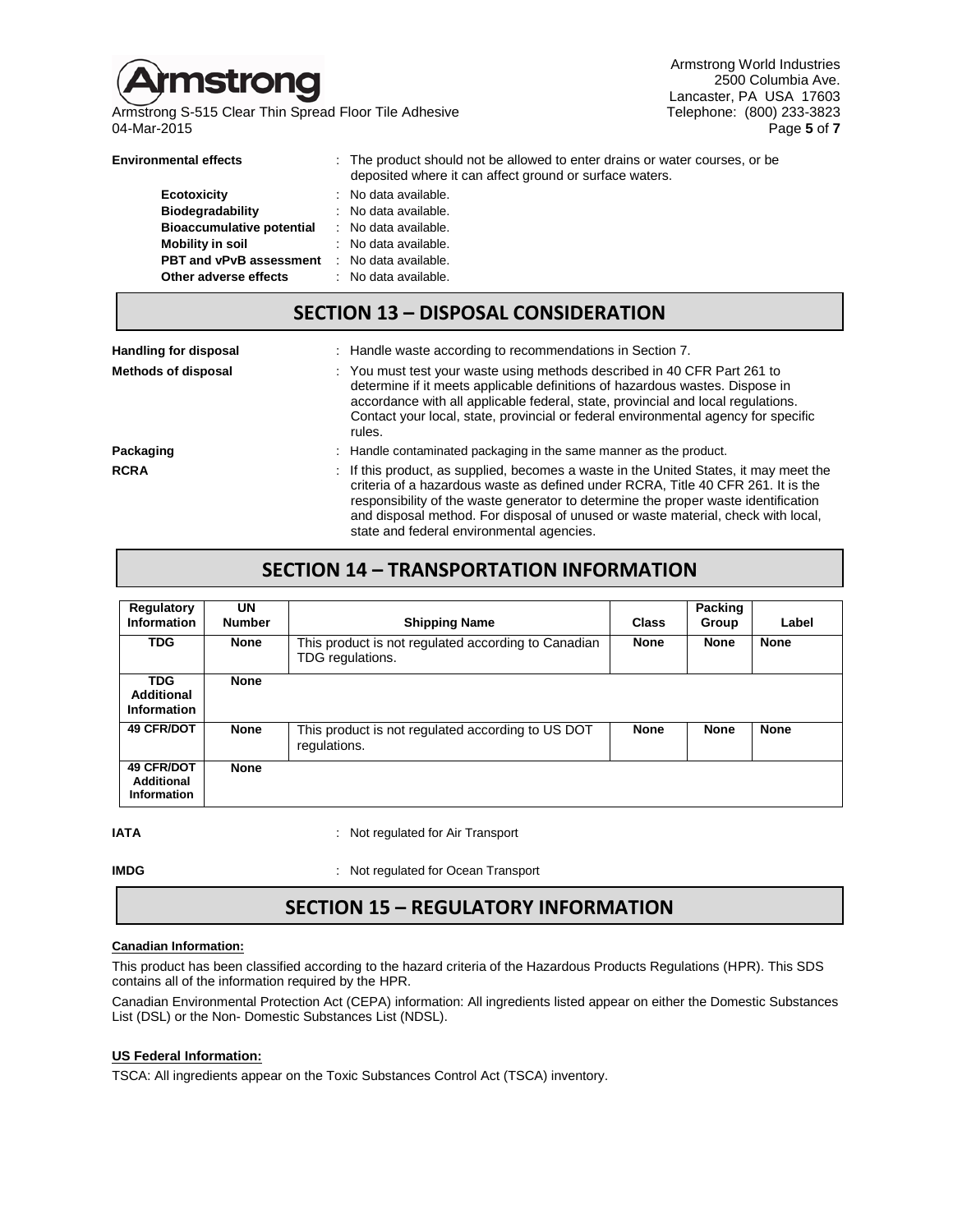

Armstrong S-515 Clear Thin Spread Floor Tile Adhesive The Channel Clear Thin Spread Floor Tile Adhesive Telephone: (800) 233-3823<br>17 Page 6 of 7 04-Mar-2015 Page **6** of **7**

CERCLA Reportable Quantity (RQ) (40 CFR 117.302): None reported.

SARA TITLE III: Sec. 302, Extremely Hazardous Substances, 40 CFR 355: No Extremely Hazardous Substances are present in this material.

SARA TITLE III: Sec. 311 and 312, SDS Requirements, 40 CFR 370 Hazard Classes: Not Hazardous.

SARA TITLE III: Sec. 313, Toxic Chemicals Notification, 40 CFR 372: This product is not subject to SARA notification requirements, since it does not contain any Toxic Chemical constituents above *de minimus* concentrations.

#### **U.S. State Right To Know Laws**

California Proposition 65: This product does not contain any chemicals known to the State of California to cause cancer or reproductive harm.

Other State Right to Know Laws: Not applicable.

|                    | <b>SECTION 16 - OTHER INFORMATION</b>                                                                                                                                                                                                                                                                                                                                                                                                                                                                                                                                                                                                                                                                                                                                                                                                                                                                                                                                                                                                                                                                                                                |
|--------------------|------------------------------------------------------------------------------------------------------------------------------------------------------------------------------------------------------------------------------------------------------------------------------------------------------------------------------------------------------------------------------------------------------------------------------------------------------------------------------------------------------------------------------------------------------------------------------------------------------------------------------------------------------------------------------------------------------------------------------------------------------------------------------------------------------------------------------------------------------------------------------------------------------------------------------------------------------------------------------------------------------------------------------------------------------------------------------------------------------------------------------------------------------|
| <b>HMIS Rating</b> | : *- Chronic Hazard 0 - Minimal 1 - Slight 2 - Moderate 3 - Serious 4 - Severe<br>Flammability 1 Physical Hazard: 0 PPE: Gloves, safety glasses<br>Health: 1                                                                                                                                                                                                                                                                                                                                                                                                                                                                                                                                                                                                                                                                                                                                                                                                                                                                                                                                                                                         |
| Legend             | : ACGIH: American Conference of Governmental Industrial Hygienists<br><b>CAS: Chemical Abstract Services</b><br>CERCLA: Comprehensive Environmental Response, Compensation, and Liability<br>Act of 1980<br>CFR: Code of Federal Regulations<br>DOT: Department of Transportation<br>DSL: Domestic Substances List<br>EPA: Environmental Protection Agency<br>GHS: Globally Harmonized System<br>HPR: Hazardous Products Regulations<br>IARC: International Agency for Research on Cancer<br>Inh: Inhalation<br>N/Av: Not Available<br>N/Ap: Not Applicable<br>NIOSH: National Institute of Occupational Safety and Health<br>NTP: National Toxicology Program<br>OSHA: Occupational Safety and Health Administration<br>PEL: Permissible exposure limit<br><b>RCRA: Resource Conservation and Recovery Act</b><br>SARA: Superfund Amendments and Reauthorization Act<br>STEL: Short Term Exposure Limit<br>TDG: Canadian Transportation of Dangerous Goods Act & Regulations<br>TLV: Threshold Limit Values<br><b>TSCA: Toxic Substance Control Act</b><br>TWA: Time Weighted Average<br>WHMIS: Workplace Hazardous Materials Identification System |

#### **Disclaimer of Liability**

The Information presented herein is supplied as a guide to those who handle or use this product and has been prepared in good faith by technically knowledgeable personnel. It is not intended to be all-inclusive. The manner and conditions of use and handling may involve other and additional considerations. Safe work practices must be employed when working with any materials. It is important that the end user makes a determination regarding the adequacy of the safety procedures employed during the use of this product.

No warranty of any kind is given or implied. Armstrong World Industries, Inc. will not be liable for any damages, losses, injuries or consequential damages which may result from the use or reliance on any information contained herein.

**Prepared By:** Armstrong World Industries, Inc. 2500 Columbia Ave. Lancaster, PA, USA 17603

(800) 233-3823

Armstrong World Industries 2500 Columbia Ave. Lancaster, PA USA 17603